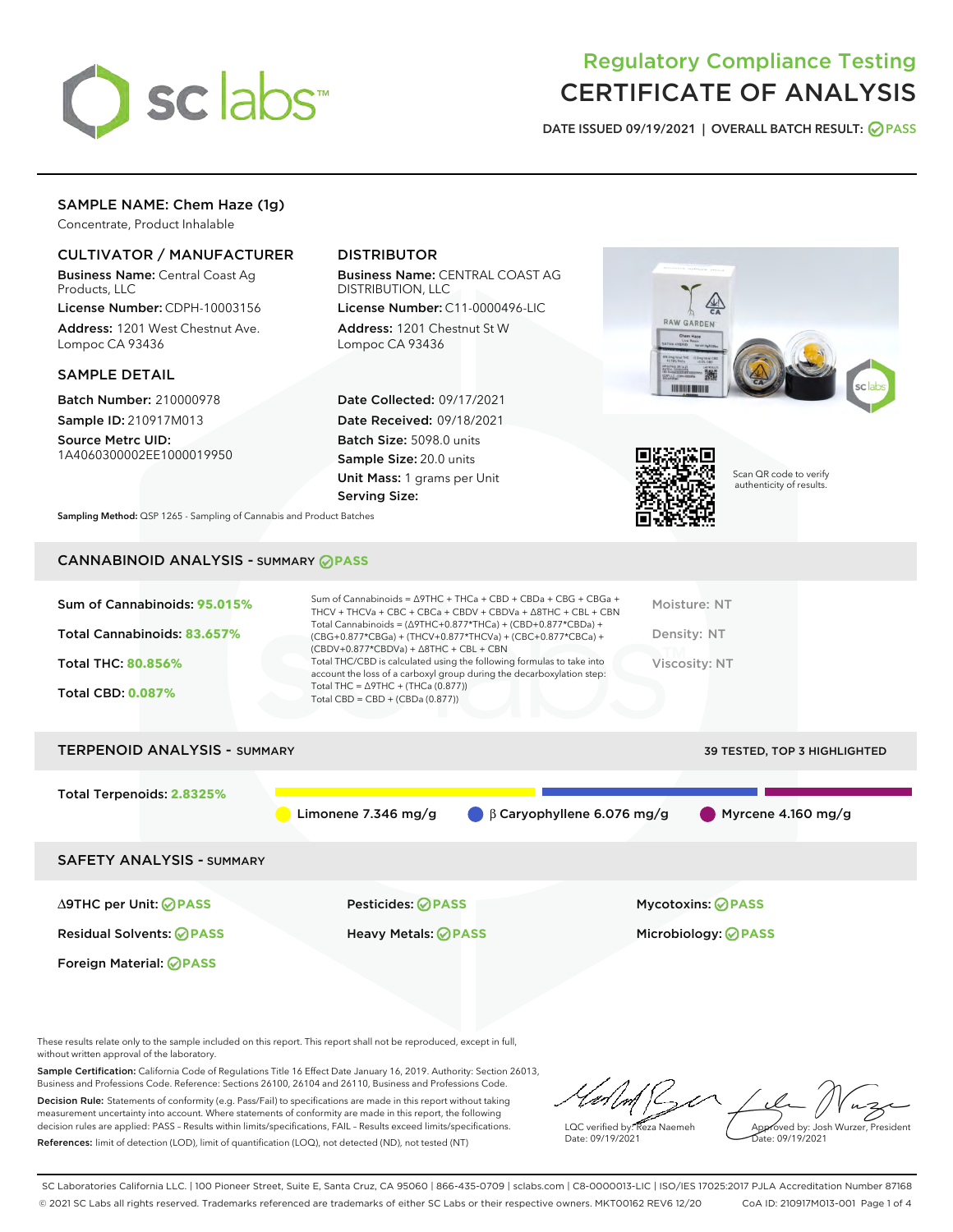



CHEM HAZE (1G) | DATE ISSUED 09/19/2021 | OVERALL BATCH RESULT:  $\bigcirc$  PASS

#### CANNABINOID TEST RESULTS - 09/19/2021 2 PASS

Tested by high-performance liquid chromatography with diode-array detection (HPLC-DAD). **Method:** QSP 1157 - Analysis of Cannabinoids by HPLC-DAD

TOTAL CANNABINOIDS: **83.657%** Total Cannabinoids (Total THC) + (Total CBD) +

(Total CBG) + (Total THCV) + (Total CBC) + (Total CBDV) + ∆8THC + CBL + CBN

TOTAL THC: **80.856%** Total THC (∆9THC+0.877\*THCa)

TOTAL CBD: **0.087%**

Total CBD (CBD+0.877\*CBDa)

TOTAL CBG: 1.91% Total CBG (CBG+0.877\*CBGa)

TOTAL THCV: 0.396% Total THCV (THCV+0.877\*THCVa)

TOTAL CBC: 0.408% Total CBC (CBC+0.877\*CBCa)

TOTAL CBDV: ND Total CBDV (CBDV+0.877\*CBDVa)

| <b>COMPOUND</b>  | LOD/LOQ<br>(mg/g)          | <b>MEASUREMENT</b><br><b>UNCERTAINTY</b><br>(mg/g) | <b>RESULT</b><br>(mg/g) | <b>RESULT</b><br>(%) |
|------------------|----------------------------|----------------------------------------------------|-------------------------|----------------------|
| <b>THCa</b>      | 0.05/0.14                  | ±22.955                                            | 893.18                  | 89.318               |
| <b>A9THC</b>     | 0.06 / 0.26                | ±0.868                                             | 25.24                   | 2.524                |
| <b>CBGa</b>      | 0.1/0.2                    | ±1.04                                              | 20.0                    | 2.00                 |
| <b>CBCa</b>      | 0.07 / 0.28                | ±0.227                                             | 4.65                    | 0.465                |
| <b>THCVa</b>     | 0.07/0.20                  | ±0.215                                             | 4.51                    | 0.451                |
| <b>CBG</b>       | 0.06/0.19                  | ±0.062                                             | 1.58                    | 0.158                |
| <b>CBDa</b>      | 0.02/0.19                  | ±0.029                                             | 0.99                    | 0.099                |
| $\triangle$ 8THC | 0.1/0.4                    | N/A                                                | <b>ND</b>               | <b>ND</b>            |
| <b>THCV</b>      | 0.1/0.2                    | N/A                                                | <b>ND</b>               | <b>ND</b>            |
| <b>CBD</b>       | 0.07/0.29                  | N/A                                                | <b>ND</b>               | <b>ND</b>            |
| <b>CBDV</b>      | 0.04 / 0.15                | N/A                                                | <b>ND</b>               | <b>ND</b>            |
| <b>CBDVa</b>     | 0.03/0.53                  | N/A                                                | <b>ND</b>               | <b>ND</b>            |
| <b>CBL</b>       | 0.06 / 0.24                | N/A                                                | <b>ND</b>               | <b>ND</b>            |
| <b>CBN</b>       | 0.1/0.3                    | N/A                                                | <b>ND</b>               | <b>ND</b>            |
| <b>CBC</b>       | 0.2 / 0.5                  | N/A                                                | <b>ND</b>               | <b>ND</b>            |
|                  | <b>SUM OF CANNABINOIDS</b> |                                                    | 950.15 mg/g             | 95.015%              |

#### **UNIT MASS: 1 grams per Unit**

| ∆9THC per Unit                        | 1120 per-package limit     | 25.24 mg/unit<br><b>PASS</b> |  |  |
|---------------------------------------|----------------------------|------------------------------|--|--|
| <b>Total THC per Unit</b>             |                            | 808.56 mg/unit               |  |  |
| <b>CBD per Unit</b>                   |                            | <b>ND</b>                    |  |  |
| <b>Total CBD per Unit</b>             |                            | $0.87$ mg/unit               |  |  |
| Sum of Cannabinoids<br>per Unit       |                            | 950.15 mg/unit               |  |  |
| <b>Total Cannabinoids</b><br>per Unit |                            | 836.57 mg/unit               |  |  |
| <b>MOISTURE TEST RESULT</b>           | <b>DENSITY TEST RESULT</b> | <b>VISCOSITY TEST RESULT</b> |  |  |

Not Tested

Not Tested

Not Tested

#### TERPENOID TEST RESULTS - 09/19/2021

Terpene analysis utilizing gas chromatography-flame ionization detection (GC-FID). **Method:** QSP 1192 - Analysis of Terpenoids by GC-FID

| <b>COMPOUND</b>          | LOD/LOQ<br>(mg/g) | <b>MEASUREMENT</b><br><b>UNCERTAINTY</b><br>(mg/g) | <b>RESULT</b><br>(mg/g)                         | <b>RESULT</b><br>(%) |
|--------------------------|-------------------|----------------------------------------------------|-------------------------------------------------|----------------------|
| Limonene                 | 0.005 / 0.016     | ±0.1050                                            | 7.346                                           | 0.7346               |
| $\beta$ Caryophyllene    | 0.004 / 0.012     | ±0.2163                                            | 6.076                                           | 0.6076               |
| <b>Myrcene</b>           | 0.008 / 0.025     | ±0.0537                                            | 4.160                                           | 0.4160               |
| $\alpha$ Humulene        | 0.009 / 0.029     | ±0.0582                                            | 1.812                                           | 0.1812               |
| Terpinolene              | 0.008 / 0.026     | ±0.0359                                            | 1.750                                           | 0.1750               |
| Linalool                 | 0.009/0.032       | ±0.0575                                            | 1.513                                           | 0.1513               |
| $\alpha$ Bisabolol       | 0.008 / 0.026     | ±0.0470                                            | 0.881                                           | 0.0881               |
| $trans-\beta$ -Farnesene | 0.008 / 0.025     | ±0.0294                                            | 0.828                                           | 0.0828               |
| Fenchol                  | 0.010 / 0.034     | ±0.0307                                            | 0.794                                           | 0.0794               |
| $\beta$ Pinene           | 0.004 / 0.014     | ±0.0090                                            | 0.779                                           | 0.0779               |
| <b>Terpineol</b>         | 0.016 / 0.055     | ±0.0369                                            | 0.601                                           | 0.0601               |
| $\alpha$ Pinene          | 0.005 / 0.017     | ±0.0035                                            | 0.404                                           | 0.0404               |
| Ocimene                  | 0.011 / 0.038     | ±0.0127                                            | 0.397                                           | 0.0397               |
| Nerolidol                | 0.009 / 0.028     | ±0.0152                                            | 0.242                                           | 0.0242               |
| <b>Borneol</b>           | 0.005 / 0.016     | ±0.0084                                            | 0.200                                           | 0.0200               |
| Caryophyllene<br>Oxide   | 0.010 / 0.033     | ±0.0052                                            | 0.114                                           | 0.0114               |
| Camphene                 | 0.005 / 0.015     | ±0.0012                                            | 0.102                                           | 0.0102               |
| Fenchone                 | 0.009/0.028       | ±0.0014                                            | 0.049                                           | 0.0049               |
| $\gamma$ Terpinene       | 0.006 / 0.018     | ±0.0007                                            | 0.042                                           | 0.0042               |
| $\alpha$ Phellandrene    | 0.006 / 0.020     | ±0.0006                                            | 0.041                                           | 0.0041               |
| Geraniol                 | 0.002 / 0.007     | ±0.0018                                            | 0.041                                           | 0.0041               |
| $\alpha$ Terpinene       | 0.005 / 0.017     | ±0.0006                                            | 0.038                                           | 0.0038               |
| 3 Carene                 | 0.005 / 0.018     | ±0.0004                                            | 0.026                                           | 0.0026               |
| Sabinene Hydrate         | 0.006 / 0.022     | ±0.0010                                            | 0.026                                           | 0.0026               |
| Eucalyptol               | 0.006 / 0.018     | ±0.0005                                            | 0.018                                           | 0.0018               |
| Citronellol              | 0.003 / 0.010     | ±0.0008                                            | 0.017                                           | 0.0017               |
| Sabinene                 | 0.004 / 0.014     | ±0.0002                                            | 0.014                                           | 0.0014               |
| Nerol                    | 0.003 / 0.011     | ±0.0006                                            | 0.014                                           | 0.0014               |
| Guaiol                   | 0.009 / 0.030     | N/A                                                | <loq< th=""><th><loq< th=""></loq<></th></loq<> | <loq< th=""></loq<>  |
| p-Cymene                 | 0.005 / 0.016     | N/A                                                | ND                                              | <b>ND</b>            |
| (-)-Isopulegol           | 0.005 / 0.016     | N/A                                                | ND                                              | ND                   |
| Camphor                  | 0.006 / 0.019     | N/A                                                | ND                                              | ND                   |
| Isoborneol               | 0.004 / 0.012     | N/A                                                | ND                                              | ND                   |
| Menthol                  | 0.008 / 0.025     | N/A                                                | <b>ND</b>                                       | ND                   |
| $R-(+)$ -Pulegone        | 0.003 / 0.011     | N/A                                                | ND                                              | ND                   |
| <b>Geranyl Acetate</b>   | 0.004 / 0.014     | N/A                                                | ND                                              | ND                   |
| $\alpha$ Cedrene         | 0.005 / 0.016     | N/A                                                | ND                                              | <b>ND</b>            |
| Valencene                | 0.009 / 0.030     | N/A                                                | ND                                              | ND                   |
| Cedrol                   | 0.008 / 0.027     | N/A                                                | ND                                              | ND                   |
| <b>TOTAL TERPENOIDS</b>  |                   |                                                    | 28.325 mg/g                                     | 2.8325%              |

SC Laboratories California LLC. | 100 Pioneer Street, Suite E, Santa Cruz, CA 95060 | 866-435-0709 | sclabs.com | C8-0000013-LIC | ISO/IES 17025:2017 PJLA Accreditation Number 87168 © 2021 SC Labs all rights reserved. Trademarks referenced are trademarks of either SC Labs or their respective owners. MKT00162 REV6 12/20 CoA ID: 210917M013-001 Page 2 of 4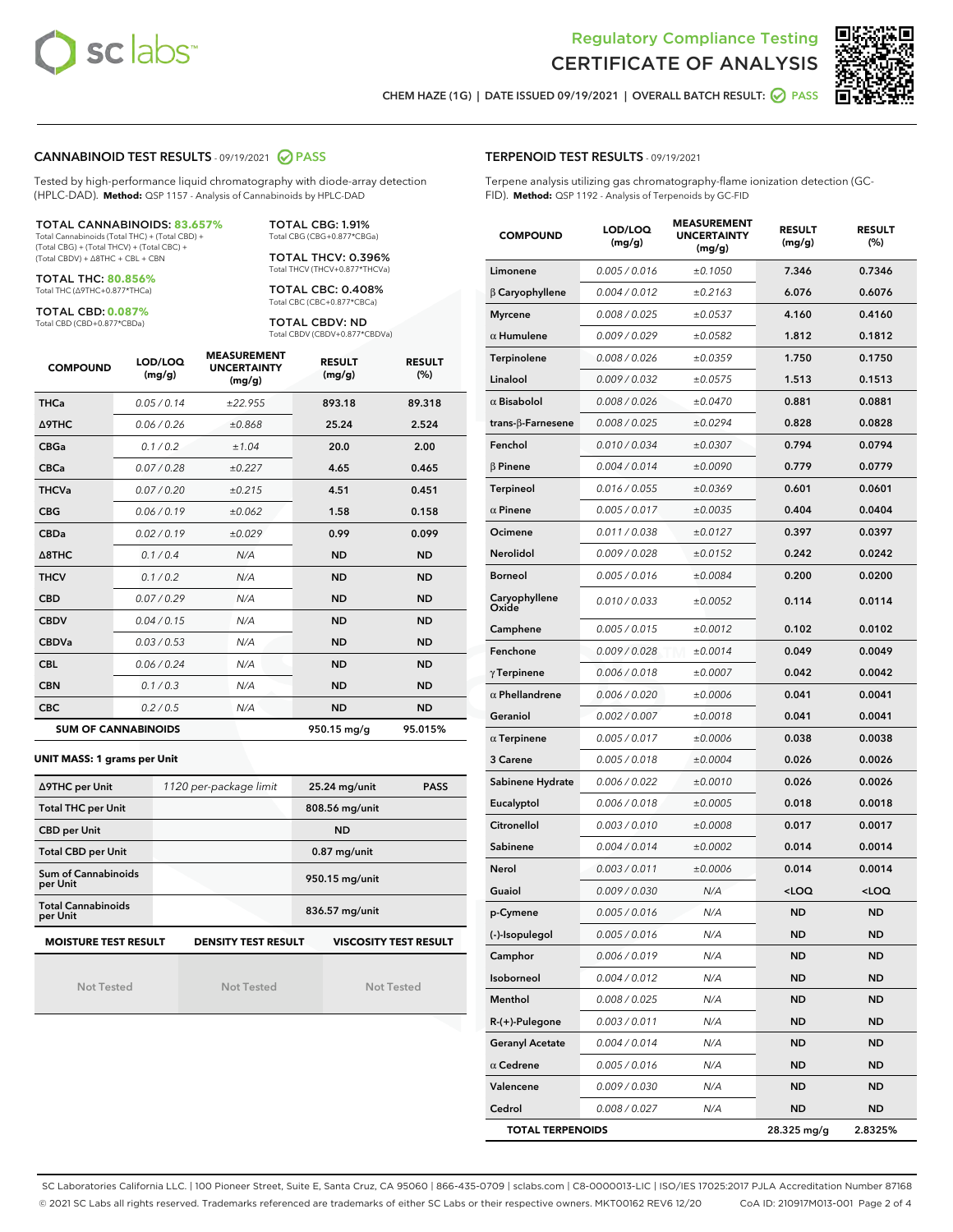



CHEM HAZE (1G) | DATE ISSUED 09/19/2021 | OVERALL BATCH RESULT: 0 PASS

### CATEGORY 1 PESTICIDE TEST RESULTS - 09/19/2021 2 PASS

Pesticide and plant growth regulator analysis utilizing high-performance liquid chromatography-mass spectrometry (HPLC-MS) or gas chromatography-mass spectrometry (GC-MS). \*GC-MS utilized where indicated. **Method:** QSP 1212 - Analysis of Pesticides and Mycotoxins by LC-MS or QSP 1213 - Analysis of Pesticides by GC-MS

| <b>COMPOUND</b>             | LOD/LOQ<br>$(\mu g/g)$ | <b>ACTION</b><br><b>LIMIT</b><br>$(\mu g/g)$ | <b>MEASUREMENT</b><br><b>UNCERTAINTY</b><br>$(\mu g/g)$ | <b>RESULT</b><br>$(\mu g/g)$ | <b>RESULT</b> |
|-----------------------------|------------------------|----------------------------------------------|---------------------------------------------------------|------------------------------|---------------|
| Aldicarb                    | 0.03 / 0.08            | $\ge$ LOD                                    | N/A                                                     | <b>ND</b>                    | <b>PASS</b>   |
| Carbofuran                  | 0.02/0.05              | $>$ LOD                                      | N/A                                                     | <b>ND</b>                    | <b>PASS</b>   |
| Chlordane*                  | 0.03 / 0.08            | $\ge$ LOD                                    | N/A                                                     | <b>ND</b>                    | <b>PASS</b>   |
| Chlorfenapyr*               | 0.03/0.10              | $\ge$ LOD                                    | N/A                                                     | <b>ND</b>                    | <b>PASS</b>   |
| Chlorpyrifos                | 0.02 / 0.06            | $\ge$ LOD                                    | N/A                                                     | <b>ND</b>                    | <b>PASS</b>   |
| Coumaphos                   | 0.02 / 0.07            | $>$ LOD                                      | N/A                                                     | <b>ND</b>                    | <b>PASS</b>   |
| Daminozide                  | 0.02 / 0.07            | $\ge$ LOD                                    | N/A                                                     | <b>ND</b>                    | <b>PASS</b>   |
| <b>DDVP</b><br>(Dichlorvos) | 0.03/0.09              | $\ge$ LOD                                    | N/A                                                     | <b>ND</b>                    | <b>PASS</b>   |
| <b>Dimethoate</b>           | 0.03 / 0.08            | $\ge$ LOD                                    | N/A                                                     | <b>ND</b>                    | <b>PASS</b>   |
| Ethoprop(hos)               | 0.03/0.10              | $>$ LOD                                      | N/A                                                     | <b>ND</b>                    | <b>PASS</b>   |
| Etofenprox                  | 0.02 / 0.06            | $\ge$ LOD                                    | N/A                                                     | <b>ND</b>                    | <b>PASS</b>   |
| Fenoxycarb                  | 0.03 / 0.08            | $>$ LOD                                      | N/A                                                     | <b>ND</b>                    | <b>PASS</b>   |
| Fipronil                    | 0.03 / 0.08            | $\ge$ LOD                                    | N/A                                                     | <b>ND</b>                    | <b>PASS</b>   |
| Imazalil                    | 0.02 / 0.06            | $\ge$ LOD                                    | N/A                                                     | <b>ND</b>                    | <b>PASS</b>   |
| <b>Methiocarb</b>           | 0.02 / 0.07            | $\ge$ LOD                                    | N/A                                                     | <b>ND</b>                    | <b>PASS</b>   |
| Methyl<br>parathion         | 0.03/0.10              | $>$ LOD                                      | N/A                                                     | <b>ND</b>                    | <b>PASS</b>   |
| <b>Mevinphos</b>            | 0.03/0.09              | $>$ LOD                                      | N/A                                                     | <b>ND</b>                    | <b>PASS</b>   |
| Paclobutrazol               | 0.02 / 0.05            | $\ge$ LOD                                    | N/A                                                     | <b>ND</b>                    | <b>PASS</b>   |
| Propoxur                    | 0.03/0.09              | $\ge$ LOD                                    | N/A                                                     | <b>ND</b>                    | <b>PASS</b>   |
| Spiroxamine                 | 0.03 / 0.08            | $\ge$ LOD                                    | N/A                                                     | <b>ND</b>                    | <b>PASS</b>   |
| <b>Thiacloprid</b>          | 0.03/0.10              | $\ge$ LOD                                    | N/A                                                     | <b>ND</b>                    | <b>PASS</b>   |
|                             |                        |                                              |                                                         |                              |               |

### CATEGORY 2 PESTICIDE TEST RESULTS - 09/19/2021 @ PASS

| <b>COMPOUND</b>          | LOD/LOO<br>$(\mu g/g)$ | <b>ACTION</b><br>LIMIT<br>$(\mu g/g)$ | <b>MEASUREMENT</b><br><b>UNCERTAINTY</b><br>$(\mu g/g)$ | <b>RESULT</b><br>$(\mu g/g)$ | <b>RESULT</b> |  |
|--------------------------|------------------------|---------------------------------------|---------------------------------------------------------|------------------------------|---------------|--|
| Abamectin                | 0.03/0.10              | 0.1                                   | N/A                                                     | <b>ND</b>                    | <b>PASS</b>   |  |
| Acephate                 | 0.02/0.07              | 0.1                                   | N/A                                                     | <b>ND</b>                    | <b>PASS</b>   |  |
| Acequinocyl              | 0.02/0.07              | 0.1                                   | N/A                                                     | <b>ND</b>                    | <b>PASS</b>   |  |
| Acetamiprid              | 0.02/0.05              | 0.1                                   | N/A                                                     | <b>ND</b>                    | <b>PASS</b>   |  |
| Azoxystrobin             | 0.02/0.07              | 0.1                                   | N/A                                                     | <b>ND</b>                    | <b>PASS</b>   |  |
| <b>Bifenazate</b>        | 0.01/0.04              | 0.1                                   | N/A                                                     | <b>ND</b>                    | <b>PASS</b>   |  |
| <b>Bifenthrin</b>        | 0.02/0.05              | 3                                     | N/A                                                     | <b>ND</b>                    | <b>PASS</b>   |  |
| <b>Boscalid</b>          | 0.03/0.09              | 0.1                                   | N/A                                                     | <b>ND</b>                    | <b>PASS</b>   |  |
| Captan                   | 0.19/0.57              | 0.7                                   | N/A                                                     | <b>ND</b>                    | <b>PASS</b>   |  |
| Carbaryl                 | 0.02/0.06              | 0.5                                   | N/A                                                     | <b>ND</b>                    | <b>PASS</b>   |  |
| Chlorantranilip-<br>role | 0.04/0.12              | 10                                    | N/A                                                     | <b>ND</b>                    | <b>PASS</b>   |  |
| Clofentezine             | 0.03/0.09              | 0.1                                   | N/A                                                     | <b>ND</b>                    | <b>PASS</b>   |  |

| <b>COMPOUND</b>               | LOD/LOQ<br>(µg/g) | <b>ACTION</b><br>LIMIT<br>$(\mu g/g)$ | <b>MEASUREMENT</b><br><b>UNCERTAINTY</b><br>$(\mu g/g)$ | <b>RESULT</b><br>(µg/g) | <b>RESULT</b> |
|-------------------------------|-------------------|---------------------------------------|---------------------------------------------------------|-------------------------|---------------|
| Cyfluthrin                    | 0.12 / 0.38       | $\overline{2}$                        | N/A                                                     | <b>ND</b>               | <b>PASS</b>   |
| Cypermethrin                  | 0.11 / 0.32       | $\mathcal{I}$                         | N/A                                                     | <b>ND</b>               | <b>PASS</b>   |
| Diazinon                      | 0.02 / 0.05       | 0.1                                   | N/A                                                     | <b>ND</b>               | <b>PASS</b>   |
| Dimethomorph                  | 0.03 / 0.09       | $\overline{2}$                        | N/A                                                     | <b>ND</b>               | <b>PASS</b>   |
| Etoxazole                     | 0.02 / 0.06       | 0.1                                   | N/A                                                     | <b>ND</b>               | <b>PASS</b>   |
| Fenhexamid                    | 0.03 / 0.09       | 0.1                                   | N/A                                                     | <b>ND</b>               | <b>PASS</b>   |
| Fenpyroximate                 | 0.02 / 0.06       | 0.1                                   | N/A                                                     | <b>ND</b>               | <b>PASS</b>   |
| Flonicamid                    | 0.03/0.10         | 0.1                                   | N/A                                                     | <b>ND</b>               | <b>PASS</b>   |
| Fludioxonil                   | 0.03 / 0.10       | 0.1                                   | N/A                                                     | <b>ND</b>               | <b>PASS</b>   |
| Hexythiazox                   | 0.02 / 0.07       | 0.1                                   | N/A                                                     | <b>ND</b>               | <b>PASS</b>   |
| Imidacloprid                  | 0.04 / 0.11       | 5                                     | N/A                                                     | <b>ND</b>               | <b>PASS</b>   |
| Kresoxim-methyl               | 0.02 / 0.07       | 0.1                                   | N/A                                                     | <b>ND</b>               | <b>PASS</b>   |
| Malathion                     | 0.03 / 0.09       | 0.5                                   | N/A                                                     | <b>ND</b>               | <b>PASS</b>   |
| Metalaxyl                     | 0.02 / 0.07       | $\overline{2}$                        | N/A                                                     | <b>ND</b>               | <b>PASS</b>   |
| Methomyl                      | 0.03 / 0.10       | 1                                     | N/A                                                     | <b>ND</b>               | <b>PASS</b>   |
| Myclobutanil                  | 0.03 / 0.09       | 0.1                                   | N/A                                                     | <b>ND</b>               | <b>PASS</b>   |
| <b>Naled</b>                  | 0.02 / 0.07       | 0.1                                   | N/A                                                     | <b>ND</b>               | <b>PASS</b>   |
| Oxamyl                        | 0.04 / 0.11       | 0.5                                   | N/A                                                     | <b>ND</b>               | <b>PASS</b>   |
| Pentachloronitro-<br>benzene* | 0.03 / 0.09       | 0.1                                   | N/A                                                     | <b>ND</b>               | <b>PASS</b>   |
| Permethrin                    | 0.04/0.12         | 0.5                                   | N/A                                                     | <b>ND</b>               | <b>PASS</b>   |
| Phosmet                       | 0.03 / 0.10       | 0.1                                   | N/A                                                     | <b>ND</b>               | <b>PASS</b>   |
| Piperonylbu-<br>toxide        | 0.02 / 0.07       | 3                                     | N/A                                                     | <b>ND</b>               | <b>PASS</b>   |
| Prallethrin                   | 0.03 / 0.08       | 0.1                                   | N/A                                                     | <b>ND</b>               | <b>PASS</b>   |
| Propiconazole                 | 0.02 / 0.07       | 0.1                                   | N/A                                                     | <b>ND</b>               | <b>PASS</b>   |
| Pyrethrins                    | 0.04 / 0.12       | 0.5                                   | N/A                                                     | <b>ND</b>               | <b>PASS</b>   |
| Pyridaben                     | 0.02 / 0.07       | 0.1                                   | N/A                                                     | <b>ND</b>               | <b>PASS</b>   |
| Spinetoram                    | 0.02 / 0.07       | 0.1                                   | N/A                                                     | ND                      | <b>PASS</b>   |
| Spinosad                      | 0.02 / 0.07       | 0.1                                   | N/A                                                     | <b>ND</b>               | <b>PASS</b>   |
| Spiromesifen                  | 0.02 / 0.05       | 0.1                                   | N/A                                                     | <b>ND</b>               | <b>PASS</b>   |
| Spirotetramat                 | 0.02 / 0.06       | 0.1                                   | N/A                                                     | <b>ND</b>               | <b>PASS</b>   |
| Tebuconazole                  | 0.02 / 0.07       | 0.1                                   | N/A                                                     | <b>ND</b>               | <b>PASS</b>   |
| Thiamethoxam                  | 0.03 / 0.10       | 5                                     | N/A                                                     | <b>ND</b>               | <b>PASS</b>   |
| Trifloxystrobin               | 0.03 / 0.08       | 0.1                                   | N/A                                                     | <b>ND</b>               | <b>PASS</b>   |

SC Laboratories California LLC. | 100 Pioneer Street, Suite E, Santa Cruz, CA 95060 | 866-435-0709 | sclabs.com | C8-0000013-LIC | ISO/IES 17025:2017 PJLA Accreditation Number 87168 © 2021 SC Labs all rights reserved. Trademarks referenced are trademarks of either SC Labs or their respective owners. MKT00162 REV6 12/20 CoA ID: 210917M013-001 Page 3 of 4